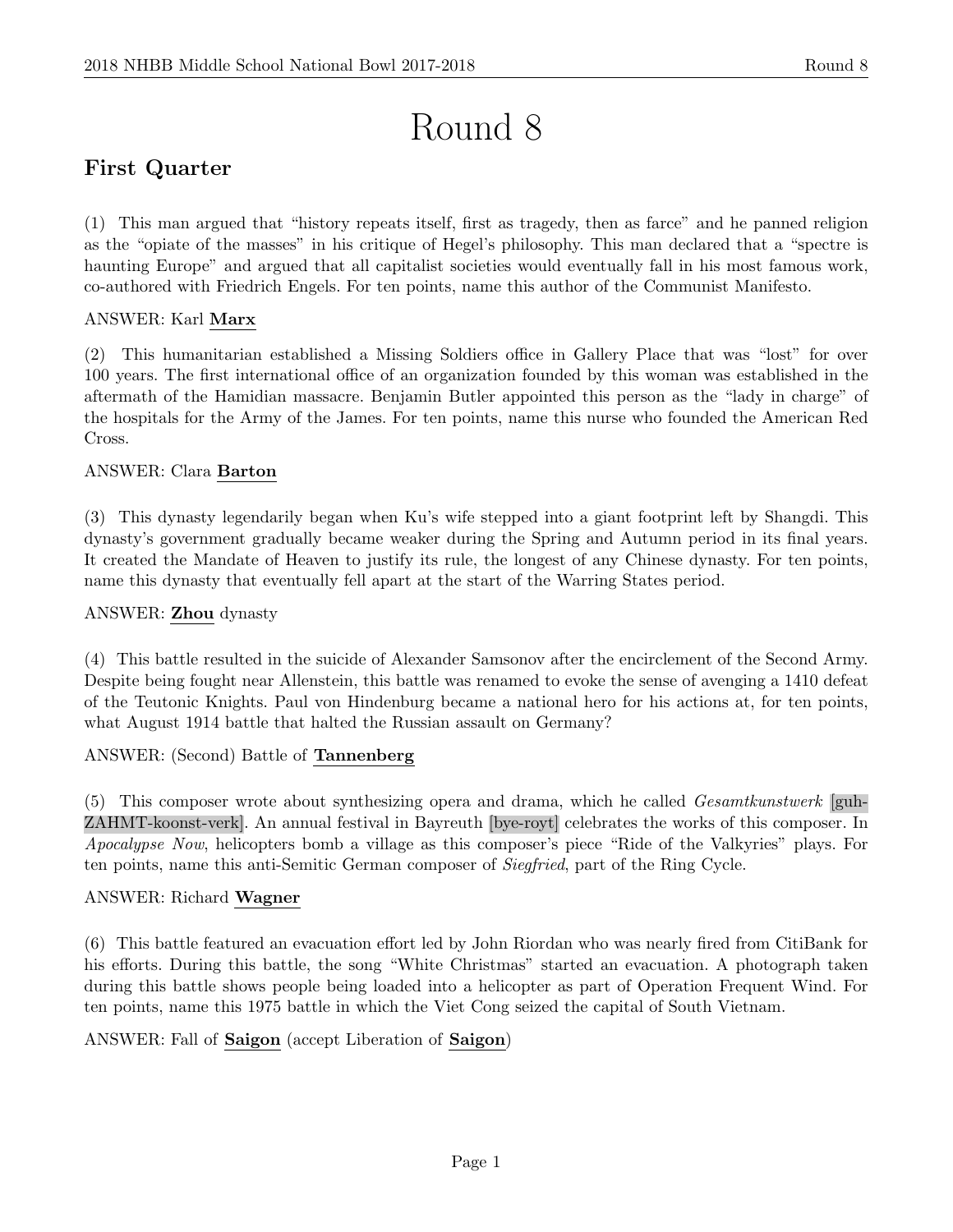(7) This man defeated the rebellious Hugh X, supported by Henry III, at the Battle of Taillebourg. Edward Longshanks fought alongside this ruler during a campaign to capture the city of Tunis. Despite managing to capture Damietta, this king died shortly after being defeated by the Mamluks at Al Mansurah. The Eighth Crusade was launched by, for ten points, what canonized King of France?

### ANSWER: Louis IX (accept Saint Louis; accept Louis the Saint; prompt on Louis)

(8) This oration compares monarchs to 'grasshoppers" and likens the rest of mankind to a "loathsome insect." This speech claims that when the appointed time comes "their foot shall slide", a quote from Deuteronomy. Delivered during the First Great Awakening, this sermon compares humans to a spider hanging over a fire by a mere thread. For ten points, name this sermon by Jonathan Edwards that speaks of an unhappy deity.

### ANSWER: Sinners in the Hands of an Angry God

# Second Quarter

(1) This man started the New Life Movement in an attempt to unify his country under a single ideology. As commander of the National Revolutionary Army, this man launched the Northern Expedition. This man was forced to agree to the Second United Front after he was kidnapped in the Xi'an incident. Sun Yat-sen mentored, for ten points, what leader of the Kuomintang who fled to Taiwan after losing the Chinese Civil War?

ANSWER: Chiang Kai-Shek (accept Jiang Jieshi)

BONUS: Chiang Kai-shek and Sun Yat-sen were both married to women from this prominent Shanghai family.

# ANSWER: Soong (accept Song)

(2) This party is considered the successor to the Zentrum after it absorbed most of its members due to the endorsement of Josef Frings. A leader of this party used the slogan "No Experiments" in 1957 leading to this party's only absolute majority. In 2000, Wolfgang Schauble [SHOY-bleh] resigned as head of this party leading to its first female leader. For ten points, name this German political party currently led by Angela Merkel.

# ANSWER: Christian Democrats (accept Christian Democratic Union; accept CDU)

BONUS: For much of the 80s and 90s, the Christian Democrats were led by this Chancellor of West Germany who was a key figure in its reunification.

### ANSWER: Helmut Kohl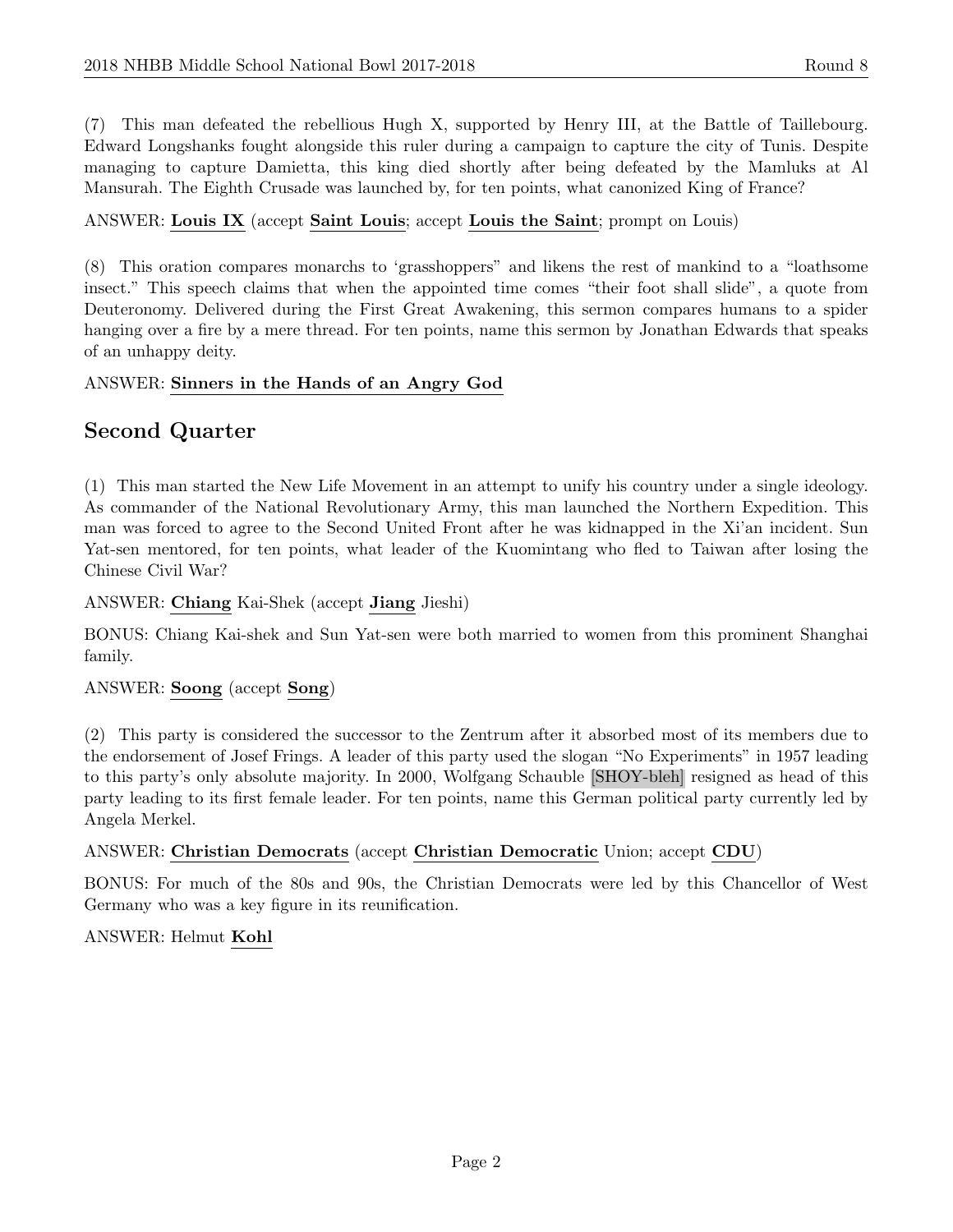(3) This battle began when Henry Heth sent Johnston Pettigrew to search for shoes, only for him to find enemy troops. This battle hinged on Joshua Chamberlain's successful hold of Little Round Top and ended with a Confederate attack on Cemetery Hill known as Pickett's Charge. For ten points, name this 1863 Pennsylvania battle whose dead were commemorated by a famous Lincoln address.

### ANSWER: Battle of Gettysburg

BONUS: This Confederate commander reluctantly bowed his head to order Pickett's Charge, a move he opposed in discussions with Robert E. Lee.

#### ANSWER: James Longstreet

(4) This conflict featured Redvers Buller's humiliation during the "Black Week," where his men were defeated at Colenso and Stormberg. The Treaty of Vereeniging resulted from this conflict, placing the Transvaal and the Orange Free State under the administration of Queen Victoria's government. For ten points, name this conflict in which the British Empire fought Dutch-speaking settlers in South Africa.

### ANSWER: Second Anglo-Boer War

BONUS: During the Second Boer War, this diamond mining city was besieged for four months. John French's men relieved the siege in February 1900.

### ANSWER: (Siege of) Kimberley

(5) This event's perpetrators used fake IDs designed by Lori Fortier. Charles Porter took a photograph in the aftermath of this event showing Chris Fields holding a wounded infant. During this event, a ANNM fertilizer bomb was attached to a Ryder truck. Terry Nichols aided, for ten points, what 1995 bombing by Timothy McVeigh in the capital of a south central state?

ANSWER: 1995 Oklahoma City Bombing (accept, but do not otherwise reveal, the bombing of the Alfred P. Murrah federal building)

BONUS: The Oklahoma City bombing targeted this federal office building which contained offices for, among others, the DEA and ATF.

#### ANSWER: Alfred P. Murrah federal building

(6) This conference was incorrectly cited by Voltaire as the meeting that produced the Bible by establishing a canon. A story about this meeting holds that Saint Nicholas was thrown in jail after punching a heretical priest. The official observance of Easter was created as a result of this meeting, as was a formal profession of faith. For ten points, name this 325 AD council where a namesake creed was established.

#### ANSWER: Council of Nicaea

BONUS: The Nicene Creed opposes the tenets of this heresy, which claims that Jesus and God are distinct and that the Son of God did not always exist.

### ANSWER: Arianism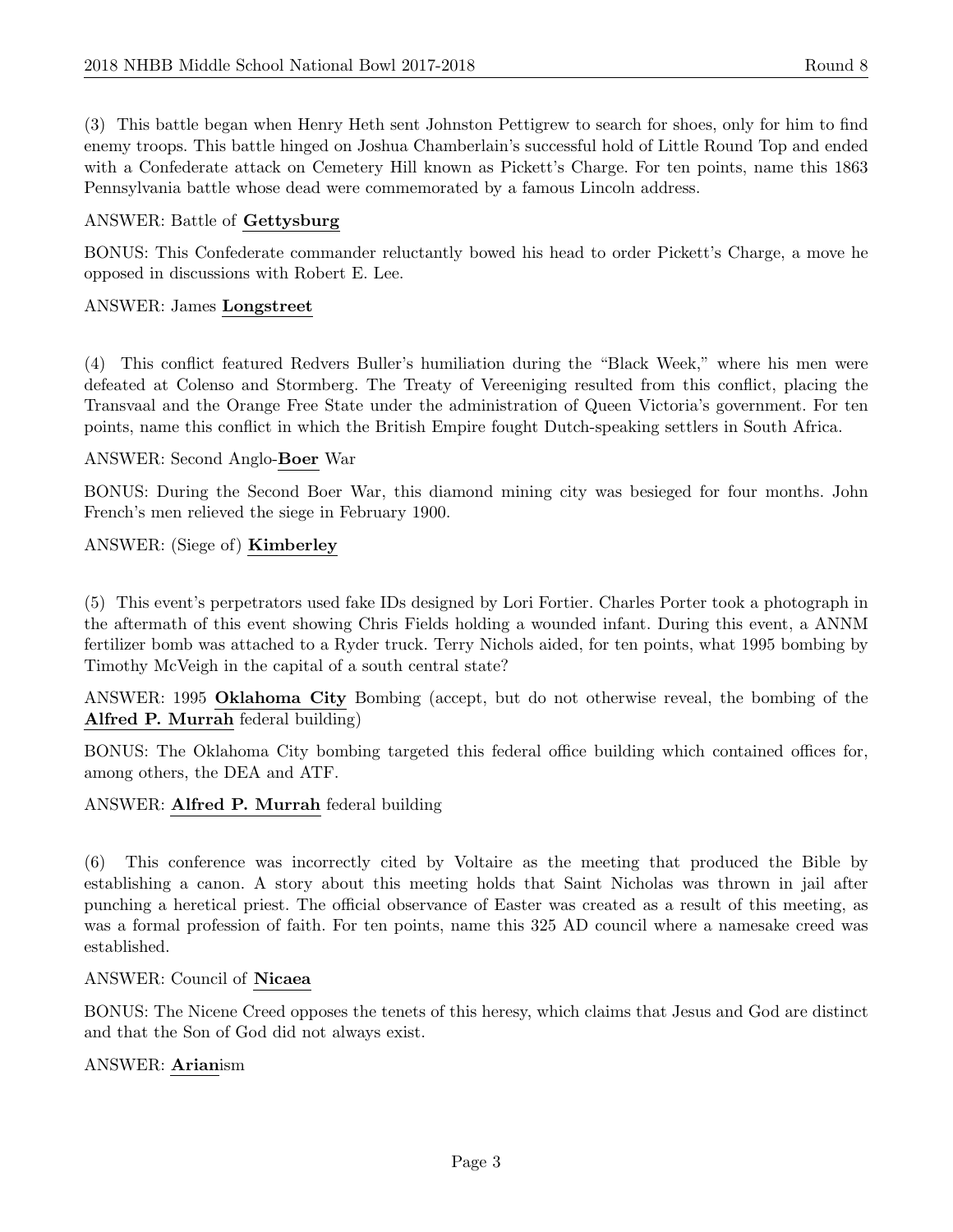(7) This war was the subject of a three-part history by Mercy Otis Warren. Deborah Sampson disguised herself as a man in order to fight in this war. A folk hero in this war gave water to soldiers before manning a cannon; that person was Molly Pitcher. For ten points, name this war, during which Betsy Ross may have sewn the first American flag.

# ANSWER: American Revolutionary War

BONUS: The legend of Molly Pitcher grew out of this 1778 battle in New Jersey.

# ANSWER: Battle of Monmouth Courthouse

(8) This ruler defeated Guthrum at the Battle of Edington which resulted in the Treaty of Wedmore. According to legend, this man didn't notice a peasant's cake was burning due to being distracted by the problems of his kingdom. The Doom Book was a collection of laws by this man who ruled Wessex until his 899 death. For ten points, name this only English-born monarch labeled "the Great."

# ANSWER: Alfred the Great (accept Alfred I)

BONUS: Much of what is known about Alfred the Great comes from The Life of King Alfred which was written by this Welsh monk.

### ANSWER: Bishop Asser

# Third Quarter

The categories are  $\dots$ 

- 1. First Persian Gulf War
- 2. Joseph Stalin
- 3. Zimbabwe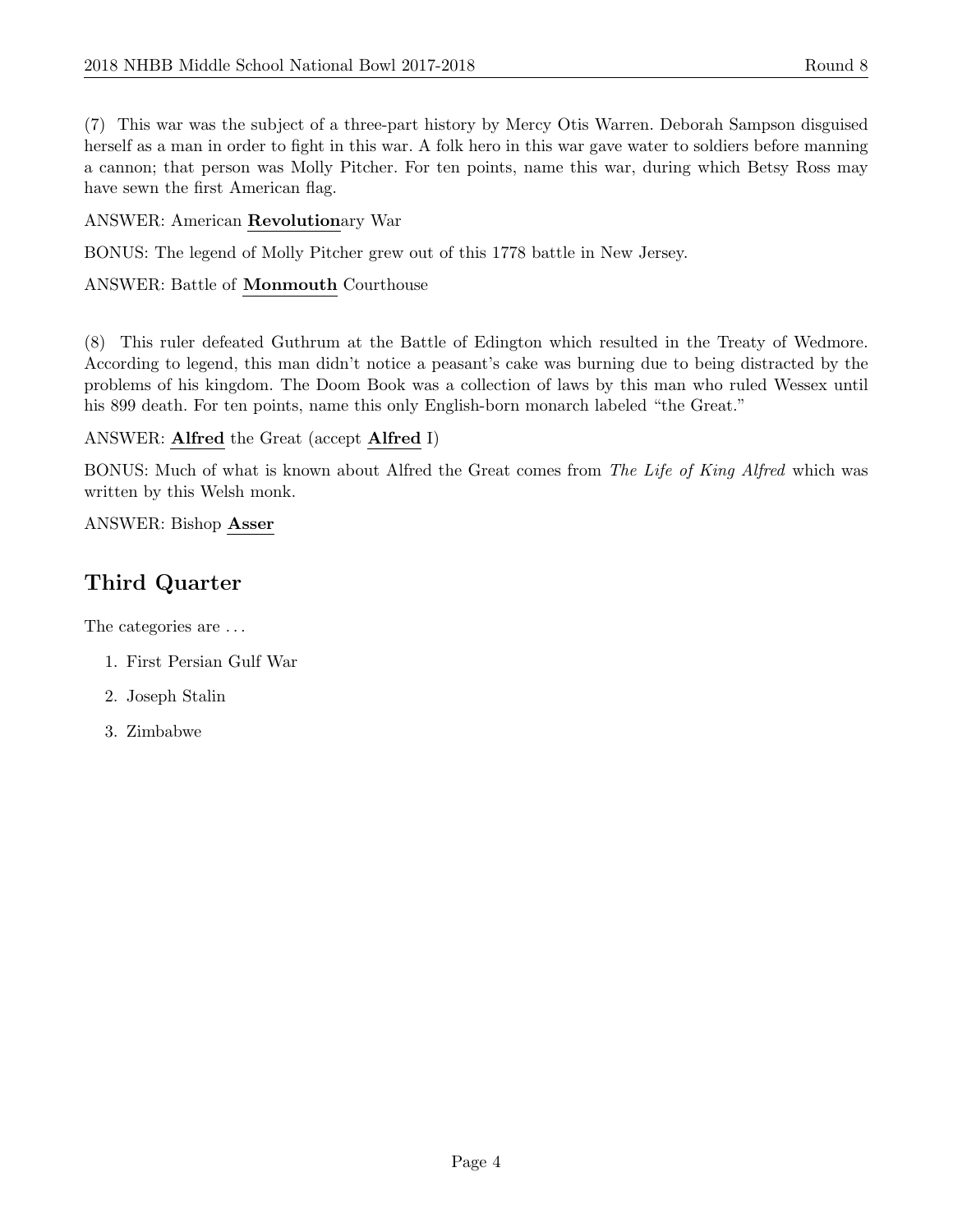### First Persian Gulf War

Name the..

(1) Country whose invasion of a neighbor sparked the war, which it eventually lost.

### ANSWER: Iraq

(2) American president who entered the war in 1990.

ANSWER: George Herbert Walker Bush (accept Bush the Elder, Bush the 41st; prompt on (George) Bush; do not accept "George Walker Bush" or other references to his son; do not accept George Bush Sr.)

(3) Oil-rich country that was invaded at the start of the war.

### ANSWER: Kuwait

(4) Ba'ath Party dictator who launched the invasion but was not deposed during the war.

### ANSWER: Saddam Hussein

(5) American commander nicknamed "Stormin'" for his quick victory.

### ANSWER: Norman Schwarzkopf

(6) Secretary of Defense who planned Operation Desert Storm during the war.

### ANSWER: Dick Cheney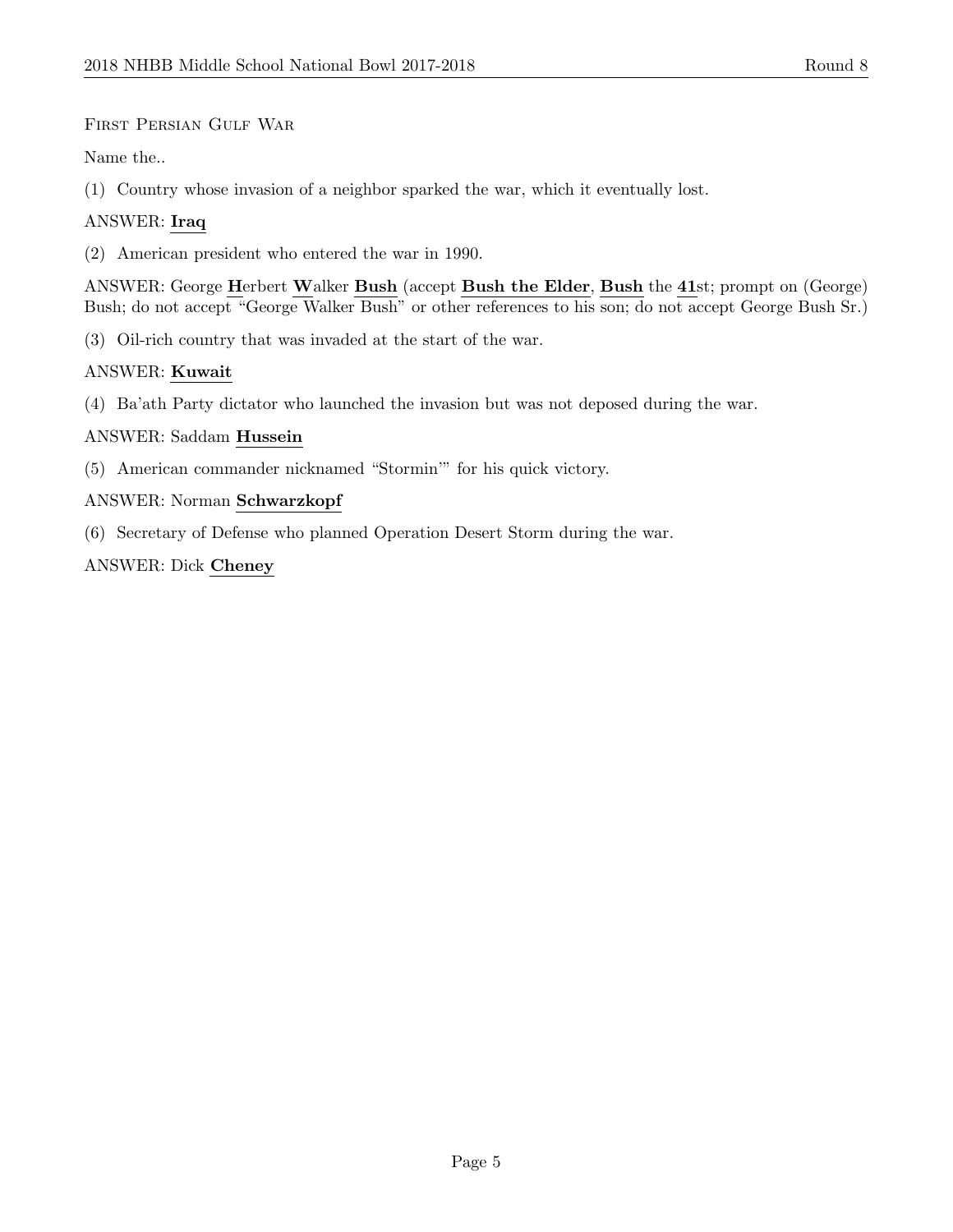### Joseph Stalin

Name the...

(1) Communist country that he ruled.

ANSWER: Soviet Union (accept USSR; prompt on Russia)

(2) Right hand man to Vladimir Lenin who he exiled and who eventually was assassinated in Mexico.

ANSWER: Leon Trotsky (accept Lev Davidovich Bronstein(

(3) Moscow square bordering the Kremlin where he held numerous victory parades.

### ANSWER: Red Square

(4) Mountain range he ordered to be turned into an industrial center and which seperates the European and Asian parts of Russia.

ANSWER: Ural Mountains

(5) Time-based manufacturing plans he implemented to industrialize the country.

# ANSWER: Five-Year Plans

(6) Foreign minister who prevented his country from going to war by negotiating a nonagression pact with Nazi Germany.

ANSWER: Vyacheslav Molotov (accept Vyacheslav Skryabin)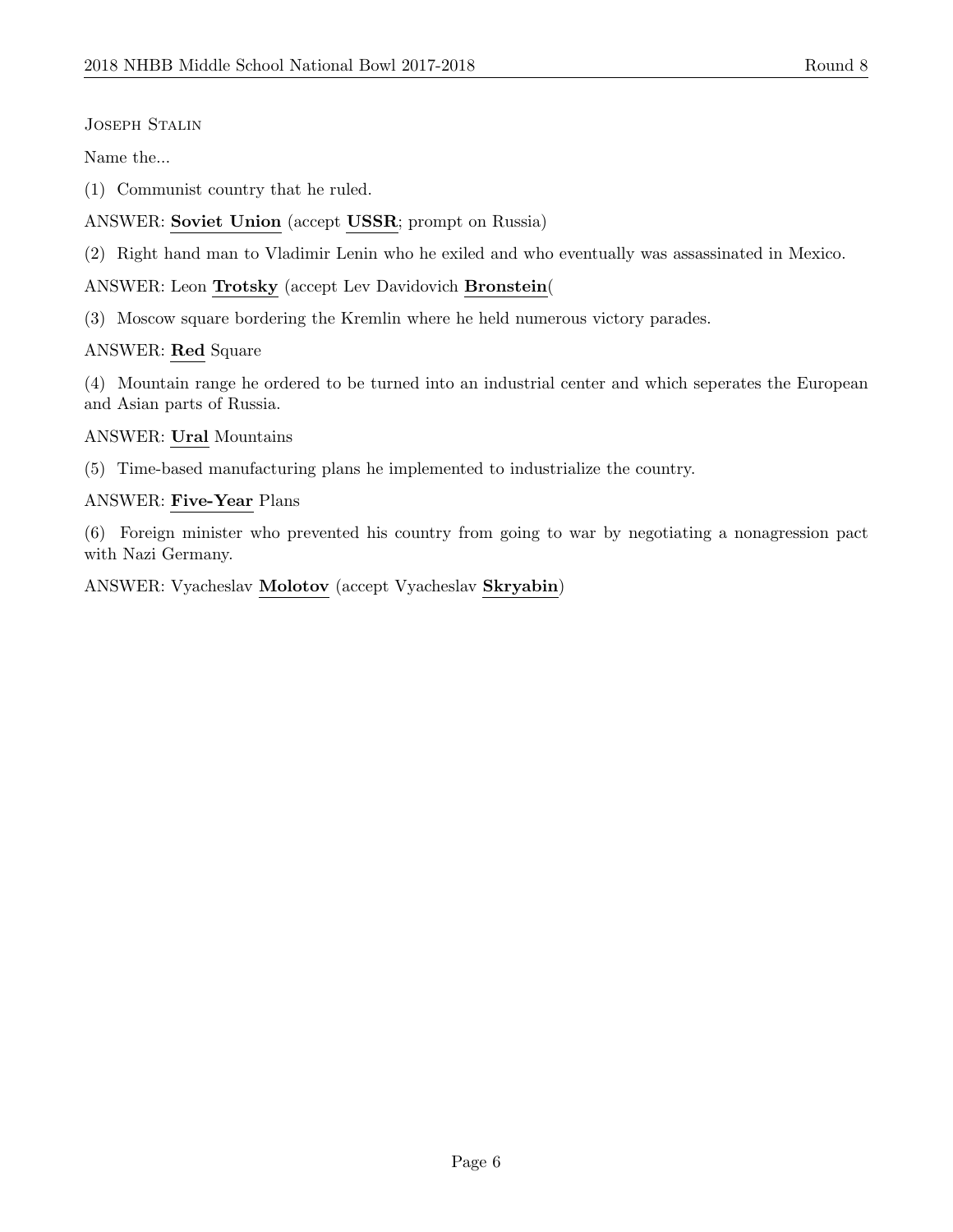# **ZIMBABWE**

Name the...

(1) Largest city and capital of Zimbabwe that was founded as Fort Salisbury.

# ANSWER: Harare

(2) Dictator of Zimbabwe who ruled from 1980 to 2017.

# ANSWER: Robert Mugabe

(3) Phenomenon that rapidly lowered the value of the Zimbabwean dollar.

# ANSWER: hyperinflation

(4) European country that ruled Zimbabwe prior to independence.

ANSWER: United Kingdom of Great Britain and Northern Ireland (accept England; accept Great Britain)

(5) 19th century businessman who named the predecessor state of Zimbabwe.

# ANSWER: Cecil Rhodes (accept Rhodesia)

(6) Leader of a white-minority government that was forced out in the 1960 Bush War.

# ANSWER: Ian Smith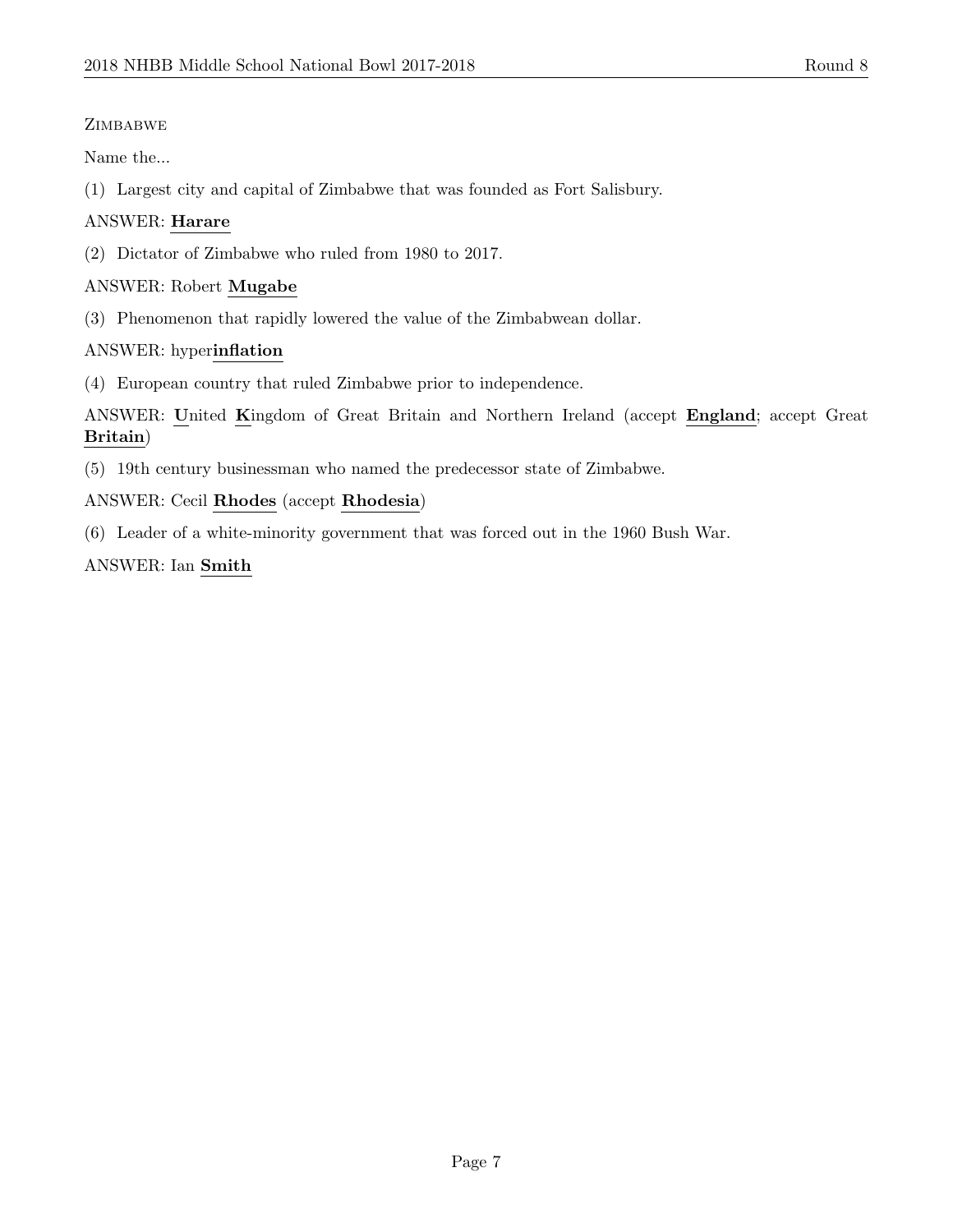# Fourth Quarter

 $(1)$  This event is the subject of a drawing by Henry Pelham partially titled The Fruits of Arbitrary Power. In the aftermath of this event, one man claimed  $(+)$  "facts are stubborn little things." Samuel Gray was killed in this event which (\*) Paul Revere depicted as being an organized attack. Crispus Attucks died during, for ten points, what 1770 event in which British soldiers fired on American Colonists?

ANSWER: Boston Massacre (accept Incident on Kings Street)

(2) This man challenged Rudolf Virchow to the "sausage duel" after the latter, as head of the DFP, opposed his military budget. The influence of  $(+)$  Catholicism in this man's country decreased due to this man's policy of Kulturkampf. This deliverer of the (\*) "Blood and Iron" speech was forced into retirement in 1890 following the ascension of Wilhelm II. For ten points, name this Prussian "Iron Chancellor."

ANSWER: Otto von Bismarck

(3) This man chaired a 1941 committee that investigated war profiteering. The slogan "The buck  $(+)$  stops here" served as the motto of this president, who outlined his foreign policy in the memorandum NSC-68 and pushed for the "Fair Deal." The Chicago Daily Tribune (\*) incorrectly stated that this man had lost an election to George Dewey. For ten points, name this president who authorized the dropping of the atomic bomb.

ANSWER: Harry Truman

(4) This man was once targeted by Gao Jianli, who attempted to kill this man with a heavy lute. Under the advice of the chancellor Li Si,  $(+)$  Legalism became the governing philosophy and dissident Confucian scholars were buried alive. This man constructed a large (\*) tomb filled with terracotta soldiers to escort him to the afterlife. For ten points, name this first emperor of a unified China.

ANSWER: Qin Shi Huangdi (accept Ying Zheng; accept Zhao Zheng; accept King Zheng of Qin)

(5) This author first rose to fame tracing the history of the ocean in "The Sea Around Us." In her most famous work, this author argued that even chemicals that did not  $(+)$  harm the environment were not beneficial since it led to insect resistance. This author warned of a world where "no birds (\*) sing" thanks to pesticides like DDT. For ten points, name this author of Silent Spring.

ANSWER: Rachel Carson

(6) This man rose to prominence leading forces in Morocco during the Rif War. This man was left in charge of the military after Emile  $(+)$  Mola died in a plane crash. This man merged the Falange and (\*) Carlist parties during a civil war where he took power against the Republicans, but this man restored the monarchy to Juan Carlos I before he died. For ten points, name this Fascist dictator of Spain.

ANSWER: Francisco Franco